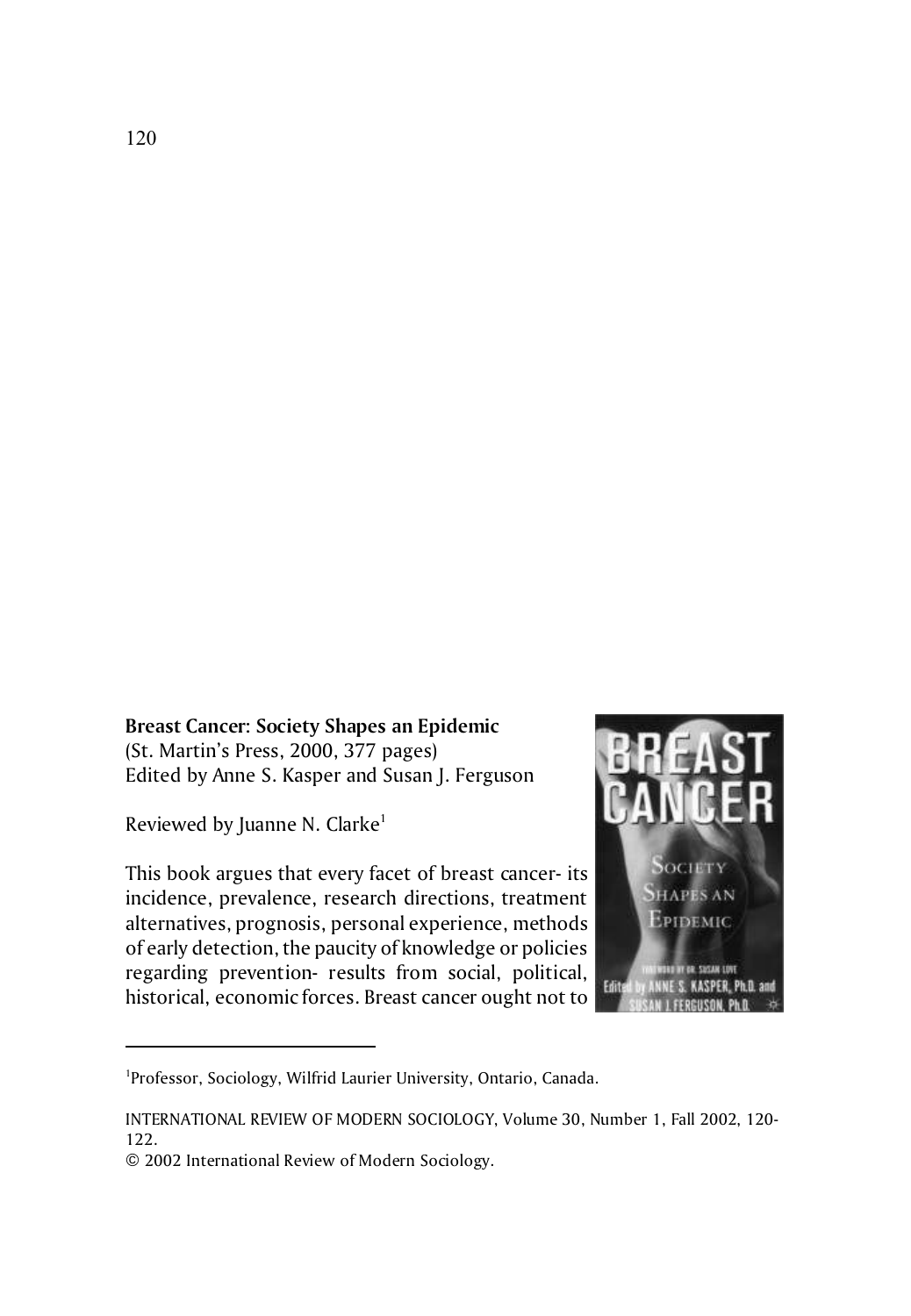be seen as a biological problem with medical solutions. Rather it must be seen in the context of social organization, structure, process and culture. This collection fits within the social constructionist theoretical paradigm as the fundamental assertion is "whether or not we are aware of it, society and social institutions shape the occurrence of disease, the forces called upon to respond to disease, and the experience of illness" (2).

The scope is indeed broad as it ranges from a history of breast cancer and breast cancer treatment, to the medicalization of women's breasts, to issues of inaccessibility, inefficiency and inequity in U.S. health care systems, to corporate interests in profits resulting from treatments such as chemotherapy and radiation and methods of detection such as mammography, to the experiences of women resulting from the fact that the cancer is in the breast, to the particular hardships faced by poor women at every stage from possibilities of prevention to early detection and treatment. Policymaking at the federal level, controversies in research, links between breast cancer and the environment, media portrayal of breast cancer and the recent history of the breast cancer movement are also topics in the book. The concluding chapter by the editors does an admirable job of summarizing the arguments of the individual chapters of the book. Called 'eliminating breast cancer from our future' the last chapter is a call to social, political and economic change as the only way to eradicate breast cancer. Basically, the argument is that powerful economic (corporate), political, medical, scientific interests are served by a continuance of the status quo- the increasing rate of breast cancer coupled with increasingly toxic treatment and chemoprevention prevention strategies. Moreover, the argument goes, it is only when these powerful interests are challenged in favour of radical social change that breast cancer will be eradicated. The end of the breast cancer epidemic requires changes in how scientific research is funded. It requires a focus on prevention and not solely on treatment. It requires the elimination of corporate interests in profiting from the disease, its prevention and treatment.. It necessitates clarity as to the political and economic interests served by the current policy-making agenda. It demands a health care system that serves all Americans not just those who can pay. It involves altering the misconceptions, and the sexism involved in the portrayal and the experience of the disease.

The argument is well documented. The editors have selected authors who are experts in a wide range of fields to document the book's thesis. The concluding chapter wraps up the book by briefly summarizing the findings from each chapter with respect to the ways in which they have contributed to the fundamental argument of the book.

Just as the book is broad so too would be, I believe, interest in it. This book will appeal to social scientists, policy makers and writers, women's health